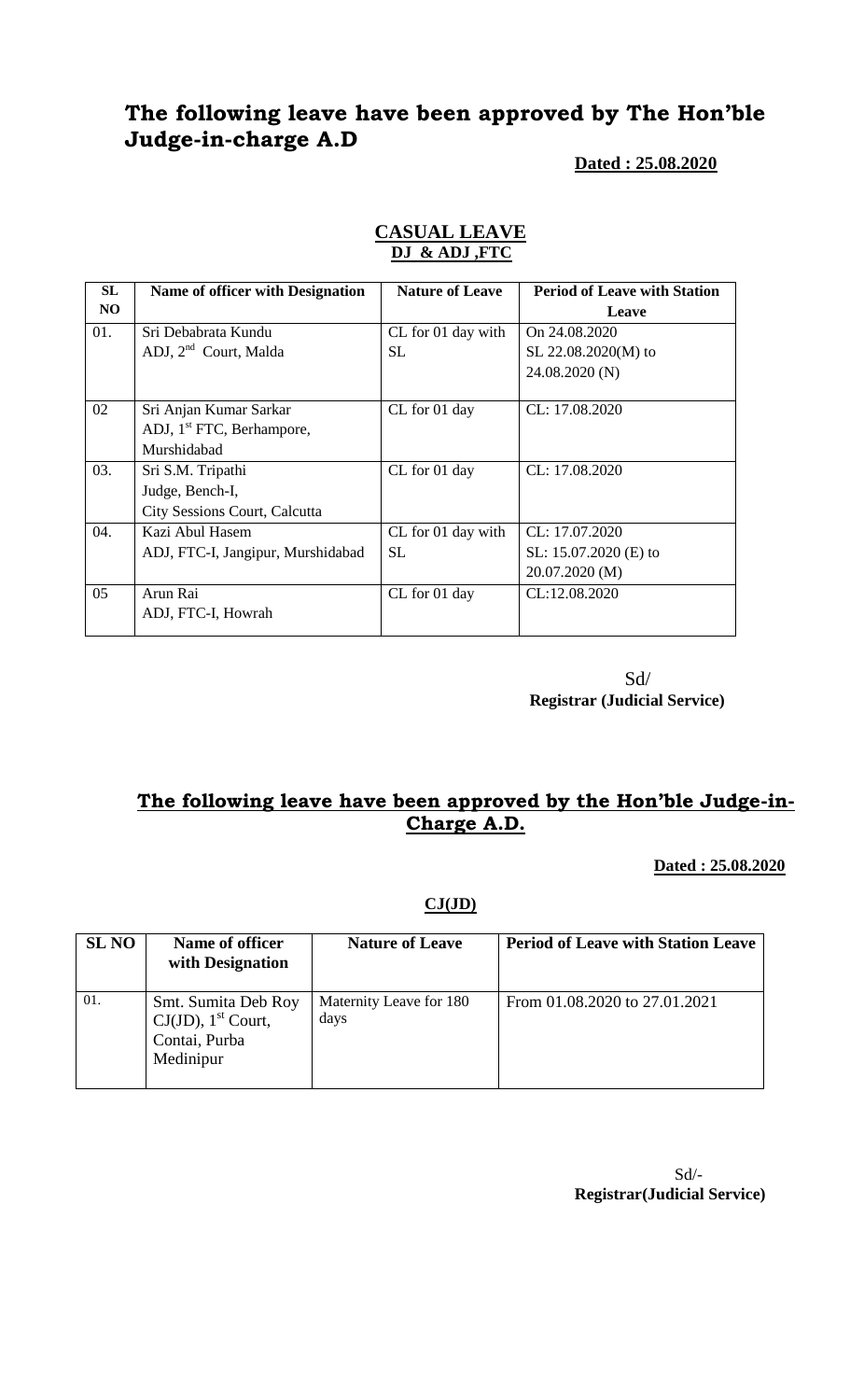### **The following leave have been approved by the Hon'ble Judge-in-Charge A.D.**

#### **Dated : 26.08.2020**

## **DJ / ADJ**

| SL<br>N <sub>O</sub> | Name of officer with<br><b>Designation</b>                                   | <b>Nature of Leave</b>   | <b>Period of Leave with Station Leave</b> |
|----------------------|------------------------------------------------------------------------------|--------------------------|-------------------------------------------|
| 01.                  | Sri Bivas Pattanayak<br>DJ, Malda                                            | Earned Leave for 12 days | From 07.09.2020 to 18.09.2020             |
| 02.                  | Smt. Chandrani Mukherjee<br>(Banerjee), DJ, Dakshin<br>Dinajpur at Balurghat | Earned Leave for 12 days | From 25.08.2020 to 05.09.2020             |

## **ADJ, FTC/ CJ(SD)**

| SL<br>N <sub>O</sub> | Name of officer with<br><b>Designation</b>                  | <b>Nature of Leave</b>          | <b>Period of Leave with Station Leave</b> |
|----------------------|-------------------------------------------------------------|---------------------------------|-------------------------------------------|
| 03.                  | Dr. Moumita Bhattacharya<br>ADJ, FTC, Siliguri, Darjeeling. | Child Care Leave for 33<br>days | From 29.08.2020 to 30.09.2020             |

Sd/- **Registrar(Judicial Service)**